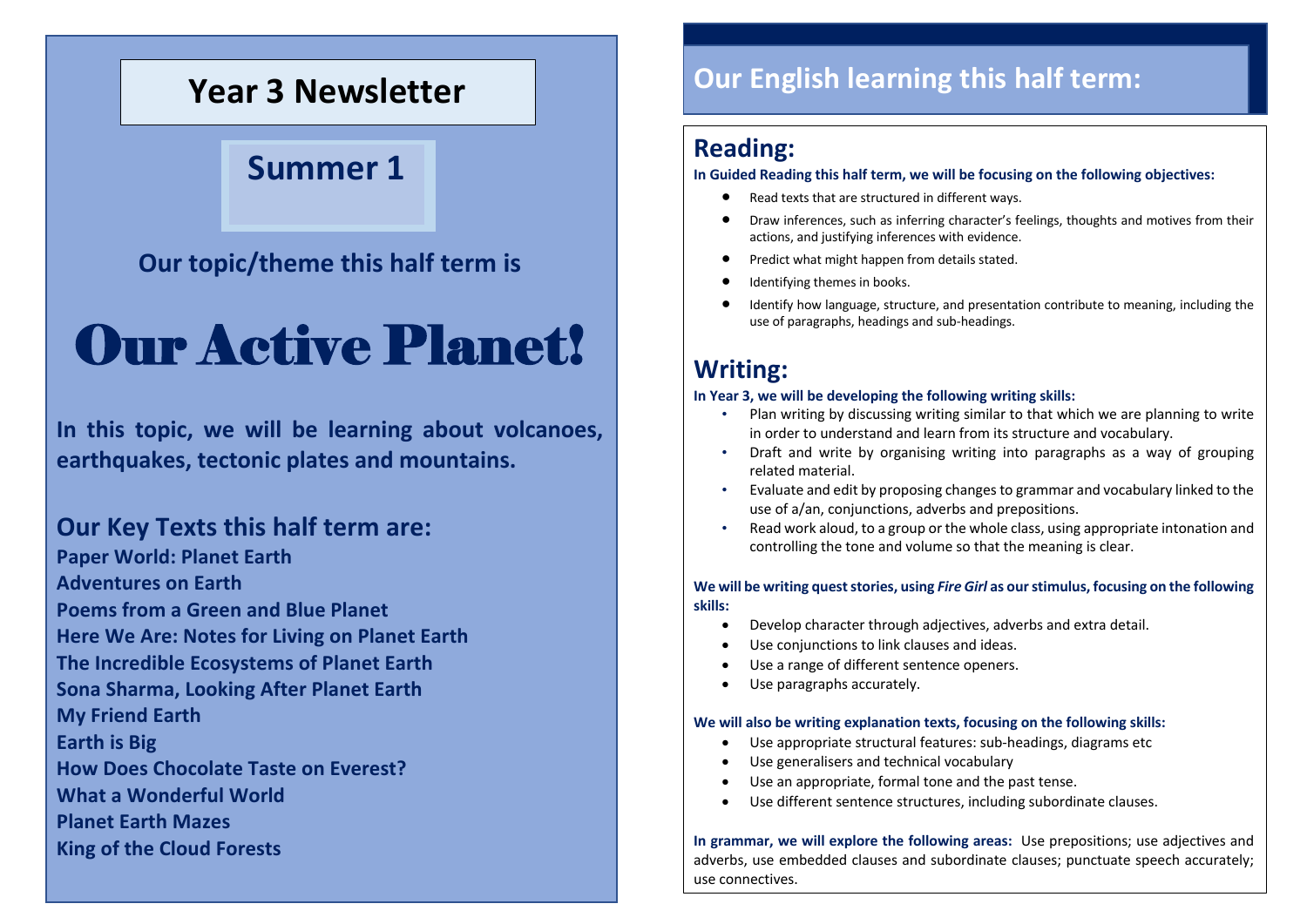## **Our Maths learning this half term:**

**This half term, we will be focusing on fractions, as well as developing other areas of our maths through problem-solving and reasoning opportunities.**

### **Fractions**

Count up and down in tenths; recognise that tenths arise from dividing an object into 10 equal parts and in dividing one-digit numbers or quantities by 10.

Recognise, find and write fractions of a discrete set of objects: unit fractions and non-unit fractions with small denominators.

Recognise and use fractions as numbers: unit fractions and non-unit fractions with small denominators.

Recognise and show, using diagrams, equivalent fractions with small denominators.

Add and subtract fractions with the same denominator within one whole  $(e.g. 5/7 + 1/7 = 6/7).$ 

Compare and order unit fractions, and fractions with the same denominator.

Solve problems involving all the elements of the fractions domain.

**We will continue to develop our counting and mental maths skills throughout our maths units, as well as revisiting any previous misconceptions.**

### **Our Science and Computing learning this half term:**

## **Science**

**Our unit of science this half term is focused on rocks, fossils and soils. We will be covering the following knowledge areas:**

- I can compare and group together different kinds of rocks on the basis of their appearance and simple physical properties
- I can describe in simple terms how fossils are formed when things that have lived are trapped within rock
- I can recognise that soils are made from rocks and organic matter.

### **We will be developing the following enquiry skills:**

- Recognise when a simple fair test is necessary and help to decide how to set it up
- Group, sort and classify using criteria and simple keys
- Recognise when and how secondary sources need to be used to answer questions
- Make systematic observations. Make decisions about what observations to make, how long to make them for and the type of equipment needed
- Notice natural patterns and decide what data to collect to identify them

## **Computing**

**Our unit of computing this half term is focused on desktop publishing.**

- **I can type words quickly.**
- **I can type without looking at my hands.**
- **I can use keyboard shortcuts to perform certain tasks.**
- **I can check spellings.**
- **I can create a table.**
- **I can ensure my page has a consistent design and layout.**

**Our digital literacy focus this half term will be on how to communicate effectively by email, taking into account the purpose and audience of their message and the tone they want to convey.**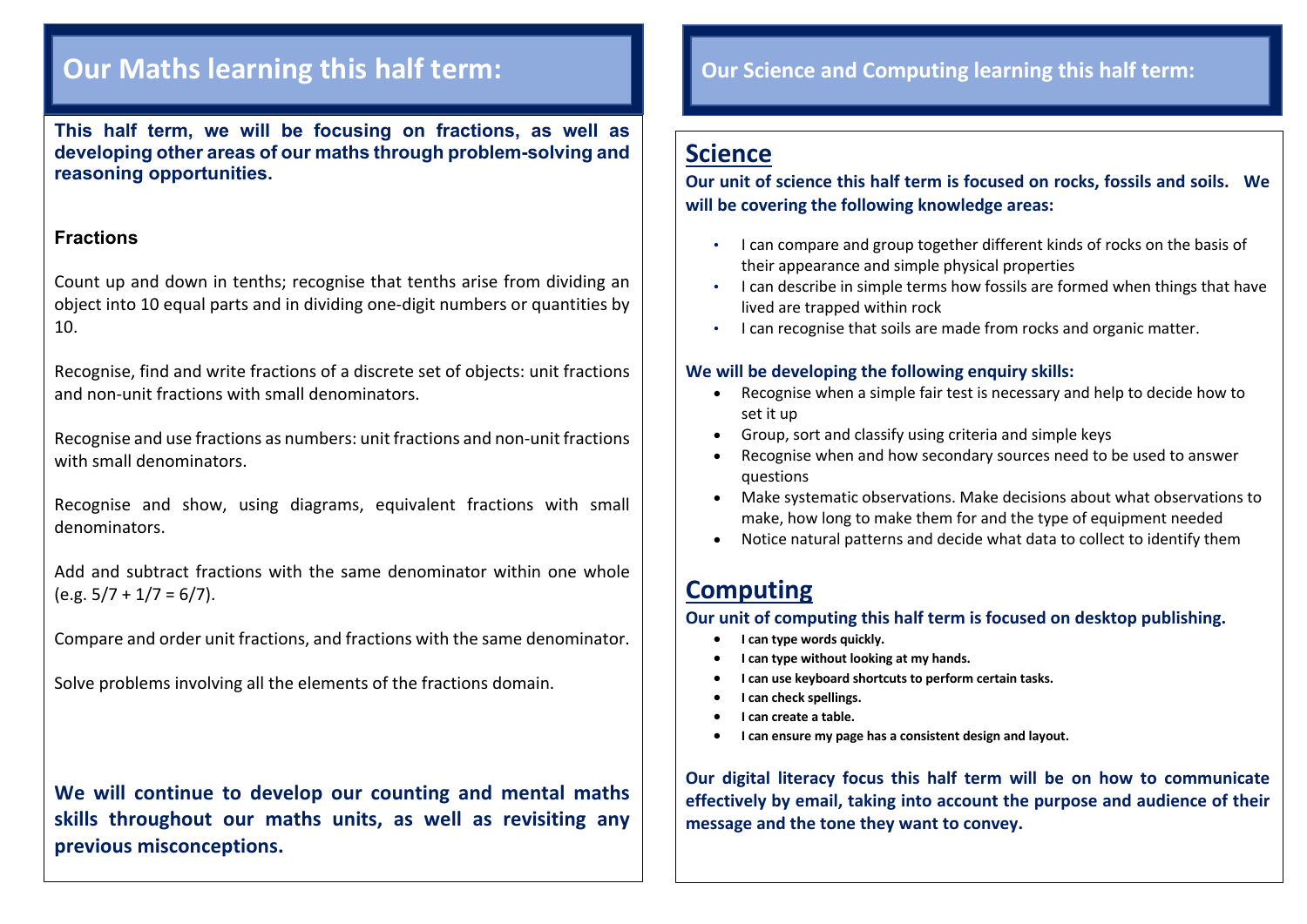## **Our Humanities learning this half term: Our Creative Arts learning this half term:**

### **Geography:**

 $\overline{\phantom{a}}$ 

**Our geography focus this half term will explore key aspects of physical geography, including mountains, volcanoes and earthquakes.** 

### **We will be developing the following geographical skills:**

- Use geographical vocabulary to describe significant physical features and how they change.
- Use maps and charts to identify key mountain ranges in both the UK and globally.
- Understand the formation and use of landscapes and environments.
- Consider the human implications of physical geography.
- Research geographical features (ie the highest peaks, mountain ranges)

## **RE:**

**In RE, we will explore different religious texts and identify similarities and differences between them.**

## **Spanish:**

**In Spanish this half term, we will revise colours and will learn about shapes and plurals.**

**Art: We will be creating landscape pictures through the use of various media, using important artists from history as inspiration from which to innovate.**

### **We will develop the following skills:**

- Build on their experience of colour mixing to create their own colour wheels.
- Know how and when to use different types of brushes.
- Demonstrate increasing control with the type of marks made and experiment with different effects (eg blocking colour, washes etc).
- Create textures and patterns with a wide range of drawing implements.

### **DT: We will design and create a soft toy.**

### **We will develop the following skills:**

- Design a soft toy through detailed drawing.
- Consider several points when designing and planning: identify necessary textiles and fabrics, consider aesthetic aspects, how to attach fabrics and the proposed audience.
- Select from a range of tools and equipment to create a toy and use a range of skills (cutting, shaping, sewing)
- Evaluate the finished toys.

## **Music: Listening**

- Listen, create and evaluate a range of live and recorded music from different traditions, genres, styles and times, responding appropriately to the context.
- Share opinions about own and others' music and be willing to justify these.